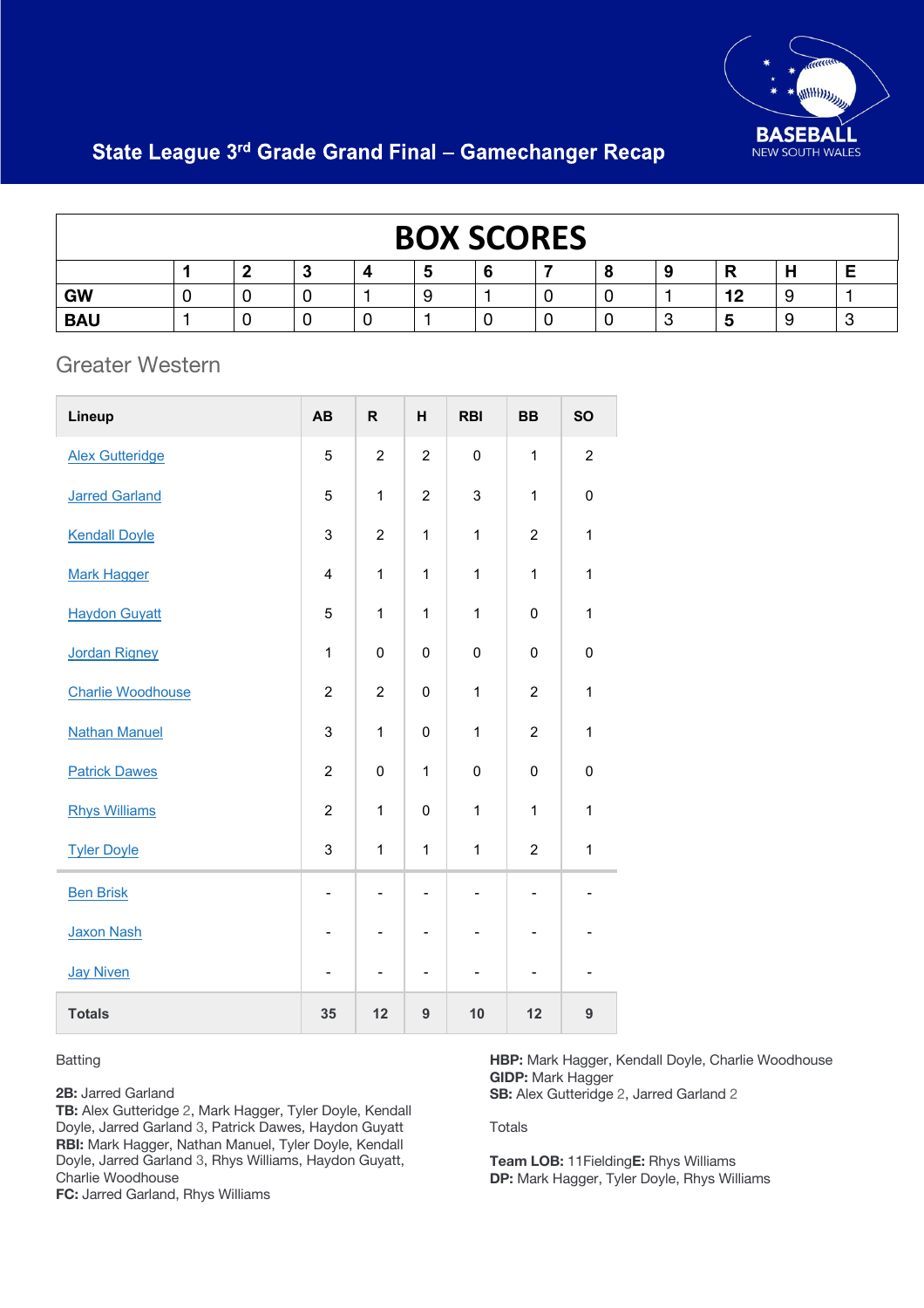## Baulkham Hills

| Lineup                   | AB                       | $\mathsf{R}$   | н                        | <b>RBI</b>               | <b>BB</b>                | <b>SO</b>      |
|--------------------------|--------------------------|----------------|--------------------------|--------------------------|--------------------------|----------------|
| <b>Adrian Hamley</b>     | 5                        | $\mathbf{1}$   | $\overline{c}$           | $\mathsf 0$              | $\mathsf 0$              | $\mathbf{1}$   |
| <b>Cody Packer</b>       | 4                        | 3              | $\overline{2}$           | $\mathbf 0$              | 0                        | 0              |
| <b>Liam Gilchrist</b>    | $\overline{c}$           | $\mathbf{1}$   | $\mathbf 0$              | $\mathsf 0$              | $\overline{c}$           | $\mathsf 0$    |
| <b>Phil Ardill</b>       | $\overline{4}$           | 0              | $\overline{2}$           | $\overline{2}$           | $\mathbf{1}$             | $\overline{2}$ |
| <b>Jared Bryce</b>       | $\overline{4}$           | $\mathbf 0$    | $\mathbf{1}$             | $\mathbf{1}$             | 0                        | 3              |
| <b>Jett Davis</b>        | $\mathbf{1}$             | $\mathsf 0$    | $\mathbf 0$              | $\mathbf 0$              | $\mathsf 0$              | $\mathbf{1}$   |
| <b>Oscar Palmason</b>    | $\overline{c}$           | $\mathsf 0$    | $\mathbf 0$              | $\mathsf 0$              | $\mathsf 0$              | $\mathbf{1}$   |
| <b>Lucas Stancic</b>     | $\mathbf{1}$             | 0              | 0                        | $\mathbf 0$              | 0                        | $\mathbf{1}$   |
| <b>Liam Padovan</b>      | $\mathbf{1}$             | 0              | 0                        | $\mathbf{1}$             | $\mathbf{1}$             | $\mathbf{1}$   |
| <b>Nick Tolmie</b>       | 5                        | 0              | $\overline{2}$           | $\mathbf{1}$             | 0                        | $\mathbf{1}$   |
| <b>Shannon Gibbins</b>   | $\overline{2}$           | 0              | 0                        | 0                        | 0                        | $\mathbf{1}$   |
| <b>Edward Noy</b>        | $\overline{c}$           | $\mathbf 0$    | $\mathbf 0$              | $\mathbf 0$              | 0                        | $\mathsf 0$    |
| <b>Phoenix McFarland</b> | $\mathbf{1}$             | 0              | 0                        | $\mathbf 0$              | 0                        | 0              |
| <b>Grant Stevenson</b>   | $\overline{c}$           | $\mathsf 0$    | $\mathbf 0$              | $\mathbf 0$              | $\mathsf 0$              | $\mathbf{1}$   |
| <b>Daniel Stevenson</b>  | $\overline{c}$           | 0              | 0                        | 0                        | $\mathbf 0$              | $\mathbf 1$    |
| <b>Dylan Wright</b>      | $\overline{\phantom{0}}$ | $\blacksquare$ | $\overline{\phantom{0}}$ | $\overline{\phantom{a}}$ | L.                       |                |
| <b>Lachlan Nolland</b>   |                          | $\blacksquare$ | $\overline{\phantom{0}}$ | $\overline{\phantom{0}}$ | $\overline{\phantom{0}}$ |                |
| <b>Totals</b>            | 38                       | 5              | 9                        | 5                        | $\overline{\mathbf{4}}$  | 14             |

Batting

**2B:** Phil Ardill **TB:** Phil Ardill 3, Adrian Hamley 2, Cody Packer 2, Nick Tolmie 2, Jared Bryce **RBI:** Phil Ardill 2, Liam Padovan, Nick Tolmie, Jared Bryce **ROE:** Liam Gilchrist **HBP:** Cody Packer, Liam Gilchrist **GIDP:** Edward Noy **SB:** Adrian Hamley

Totals

**Team LOB:** 12Fielding**E:** Dylan Wright, Adrian Hamley, Shannon Gibbins **DP:** Liam Gilchrist, Jared Bryce